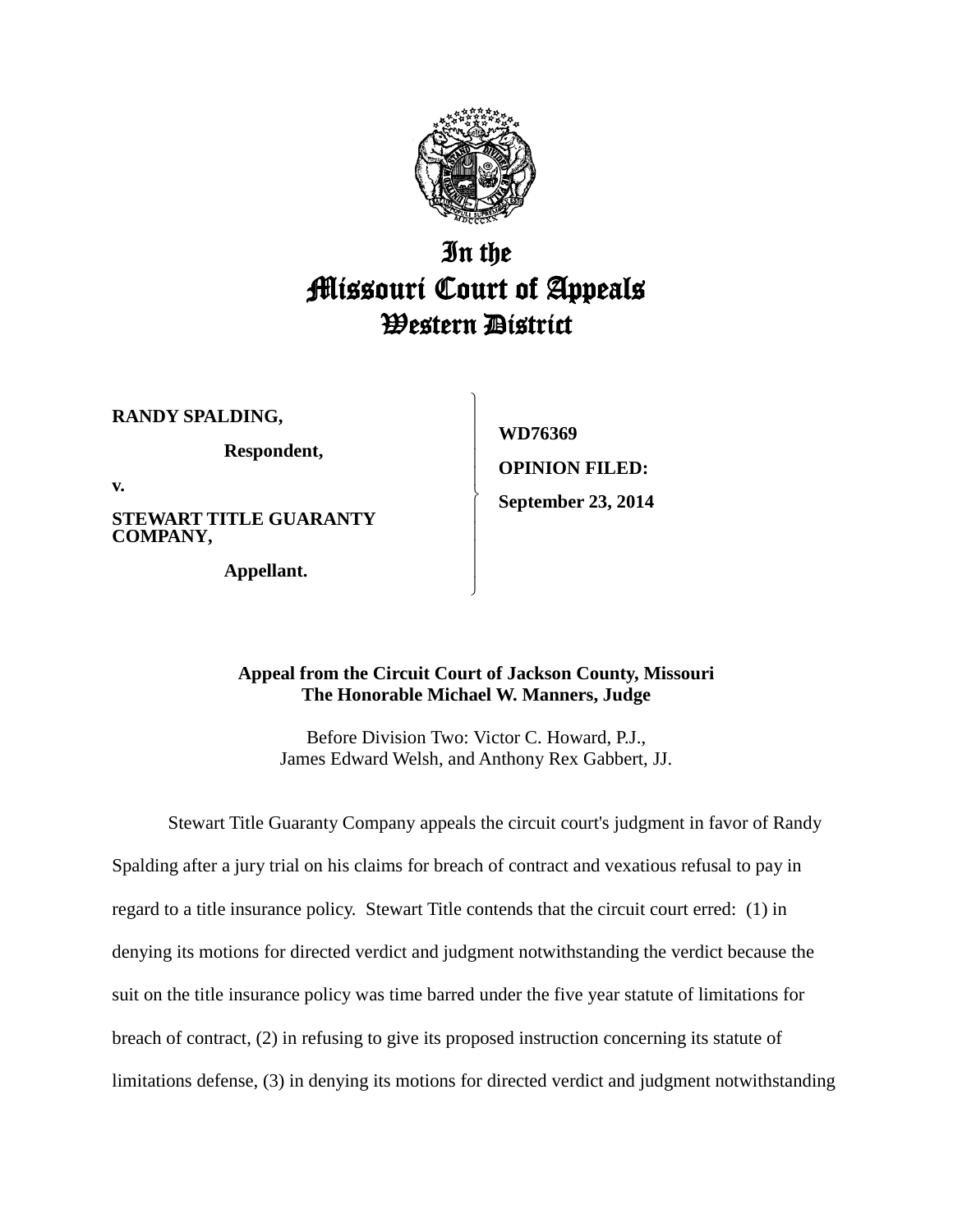the verdict because Spalding failed to make a submissible case as to the existence and amount of the damages for the breach of contract, (4) in admitting evidence from appraiser Brian Reardon regarding the damages sustained from the title defect under the policy, and (5) in giving Instruction No. 7, which defined the measure of damages in accordance with the highest and best use of the property. Further, Stewart Title asserts that, if this court reverses the circuit court's judgment regarding the breach of contract claim, then the circuit court necessarily erred in failing to grant Stewart Title's motions for directed verdict, judgment notwithstanding the verdict, or new trial on the vexatious refusal to pay claim. We affirm.

Viewing the evidence in the light most favorable to the judgment, the evidence established that, in 2003, Spalding contracted to buy approximately 419 acres of property in the City of Lake Winnebago, Cass County, Missouri. The land was bound by 167th Street, the existing Lake Winnebago Dam, and Missouri Route 291, and much of the land is in a federallydesignated flood area. Spalding and his wife formed an entity named Spalding Land Company (SLC) to take title to the property in February 2003. The land was in receivership at the time of the acquisition, and SLC acquired the land for \$1,510,000.

Stewart Title issued a policy of title insurance to SLC on February 12, 2003, in the amount of \$1.7 million, insuring the property as described in Schedule A of the policy. Pursuant to the policy, Stewart Title insured against loss or damage sustained or incurred by SLC by reason of ""[t]itle to the estate or interest described in Schedule A being vested other than as stated therein;" "[a]ny defect in or lien or encumbrance on the title;" "[u]nmarketability of the title;" and "[l]ack of a right of access to and from the land." The policy stated that it was "a contract of indemnity against actual monetary loss or damage sustained or incurred by the insured claimant" with liability not to exceed the lesser of "(i) the Amount of Insurance stated in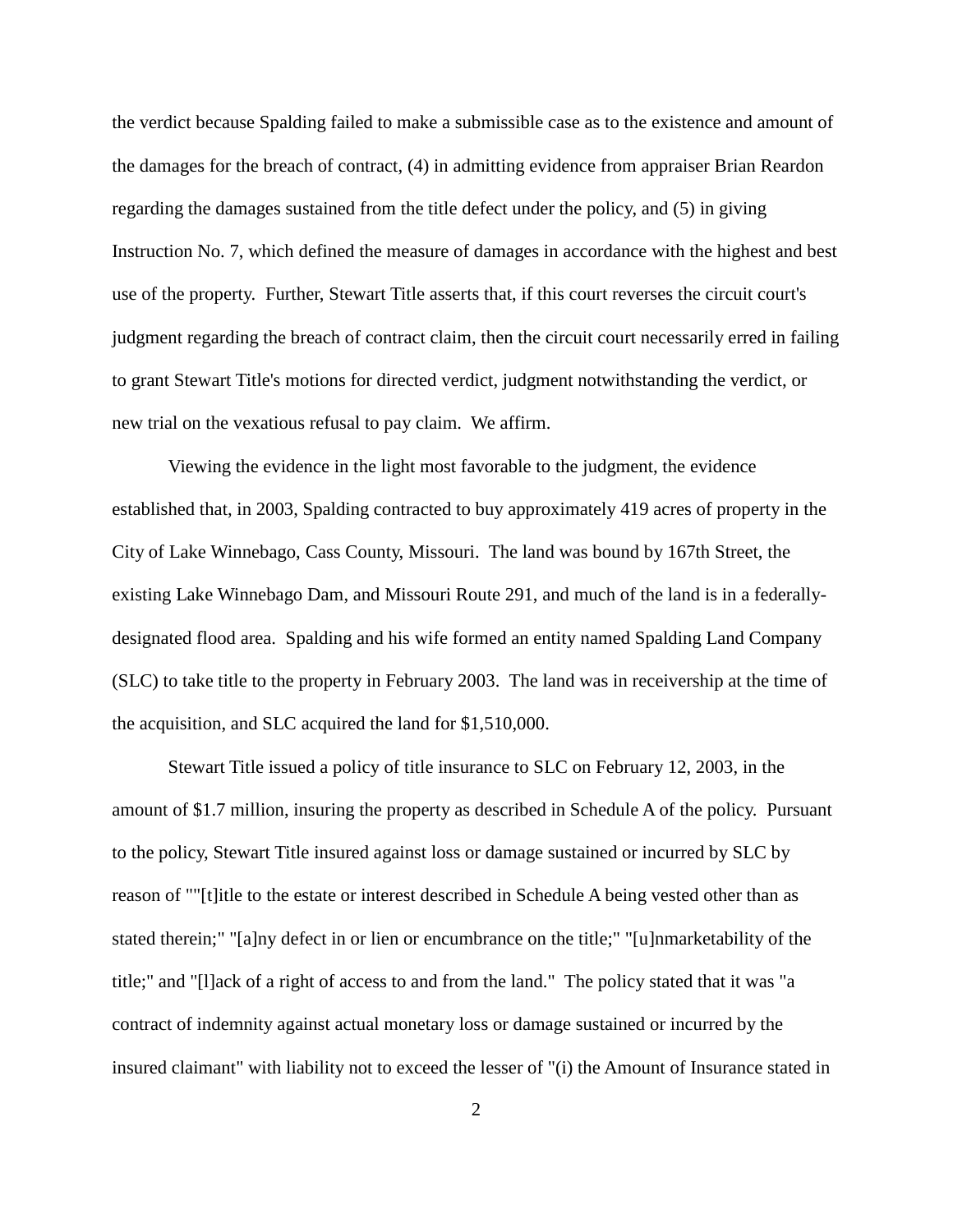Schedule A; or, (ii) the difference between the value of the insured estate or interest as insured and the value of the insured estate or interest subject to the defect, lien or encumbrance insured against by this policy."

After purchasing the land, Spalding began talking with various people about developing the land. In 2005, Matt Bowen, John Bowen, and Scott Westlake created a new company named South Winnebago Partners (SWP). SWP began working with Spalding and SLC on plans for developing the property. The parties developed a plan to expand the existing Lake Winnebago into the flood area on the property to create new lake front lots and traditional lots with lakeaccess rights.<sup>1</sup> In 2007, pursuant to an amended and restated operating agreement, SWP became one of the two members of SLC, along with Spalding. SWP also became the manager of SLC. The agreement recognized that the property was Spalding's contribution to SLC and that "services" were SWP's contribution to SLC.

At some point, SLC sought (and later eventually obtained) a permit from the U.S. Army Corps of Engineers to partially remove the existing dam, to construct a new dam and spillway, and to expand Lake Winnebago. SLC also contracted with HNTB to be the land planner and with Olsson and Associates to perform engineering work. Further, SWP acquired options to purchase on surrounding parcels of land that might be needed for the project. Moreover, SLC presented its plan to the Lake Winnebago Homeowners Association and the City of Lake Winnebago, and both entities were supportive of the plan.

<sup>&</sup>lt;sup>1</sup>SLC had two different plans for development of the property. The 2006 Plan called for development of between 354 to 365 lots. The 2007 Plan called for the development of 154 lake front lots and 231 traditional lots with lake access rights.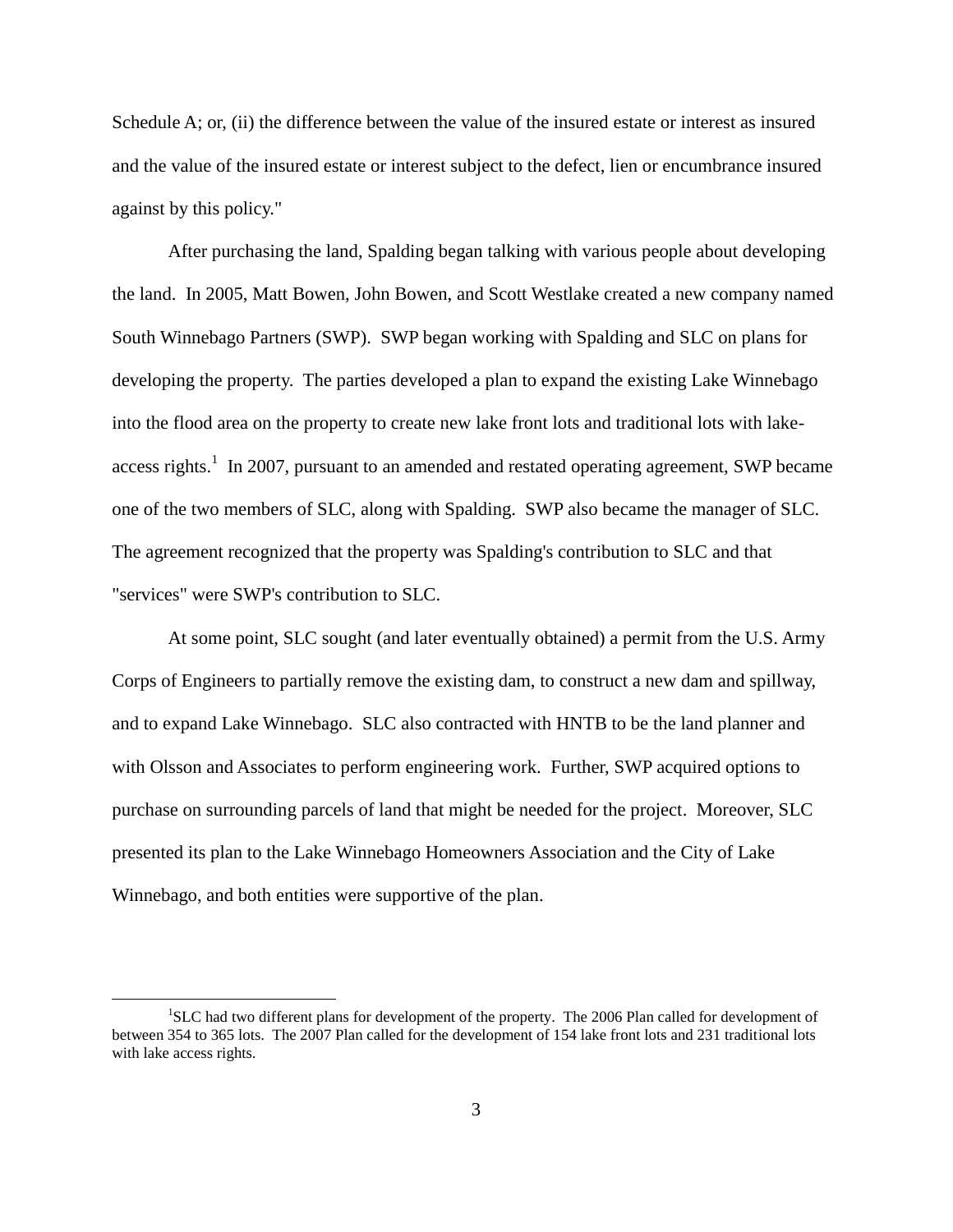Things appeared to be progressing with the development plan until January 2006 when Spalding received a telephone call from Paul Estes. Estes claimed that he owned a one acre tract of land at the bottom of the lake proposed by SLC. Realizing that Estes's claim could preclude the development of the lake, Spalding contacted Coffelt Title, the agent for Stewart Title which had issued the title insurance policy to SLC. Coffelt Title responded with a letter to Spalding, dated March 21, 2006, acknowledging Spalding's claim and advising Spalding to contact Stewart Title regarding his claim.

As it turned out, both SLC and Estes held deeds showing that they owned this one-acre tract of land. Both SLC and Estes had purchased title insurance from Stewart Title, and both Estes and Spalding contacted Stewart Title about a possible title defect. From April 2006 until mid-June 2006, Stewart Title conducted an investigation to determine whether SLC or Estes possessed good title to the one-acre tract of land. On June 16, 2006, Stewart Title completed its investigation and determined that Estes owned the one-acre tract and that SLC did not. On July 15, 2006, Spalding contacted Stewart Title, and SLC made a claim under the title insurance policy.

After discovering that SLC's title was defective, Stewart Title made an election under paragraph 6 of the policy and chose to pay the loss suffered by SLC as a result of the defect. Paragraph 6 provides:

## **6. OPTIONS TO PAY OR OTHERWISE SETTLE CLAIMS; TERMINATION OF LIABILITY.**

In case of a claim under this policy, the Company shall have the following additional options:

(a) To Pay or Tender Payment of the Amount of Insurance.

. . . .

4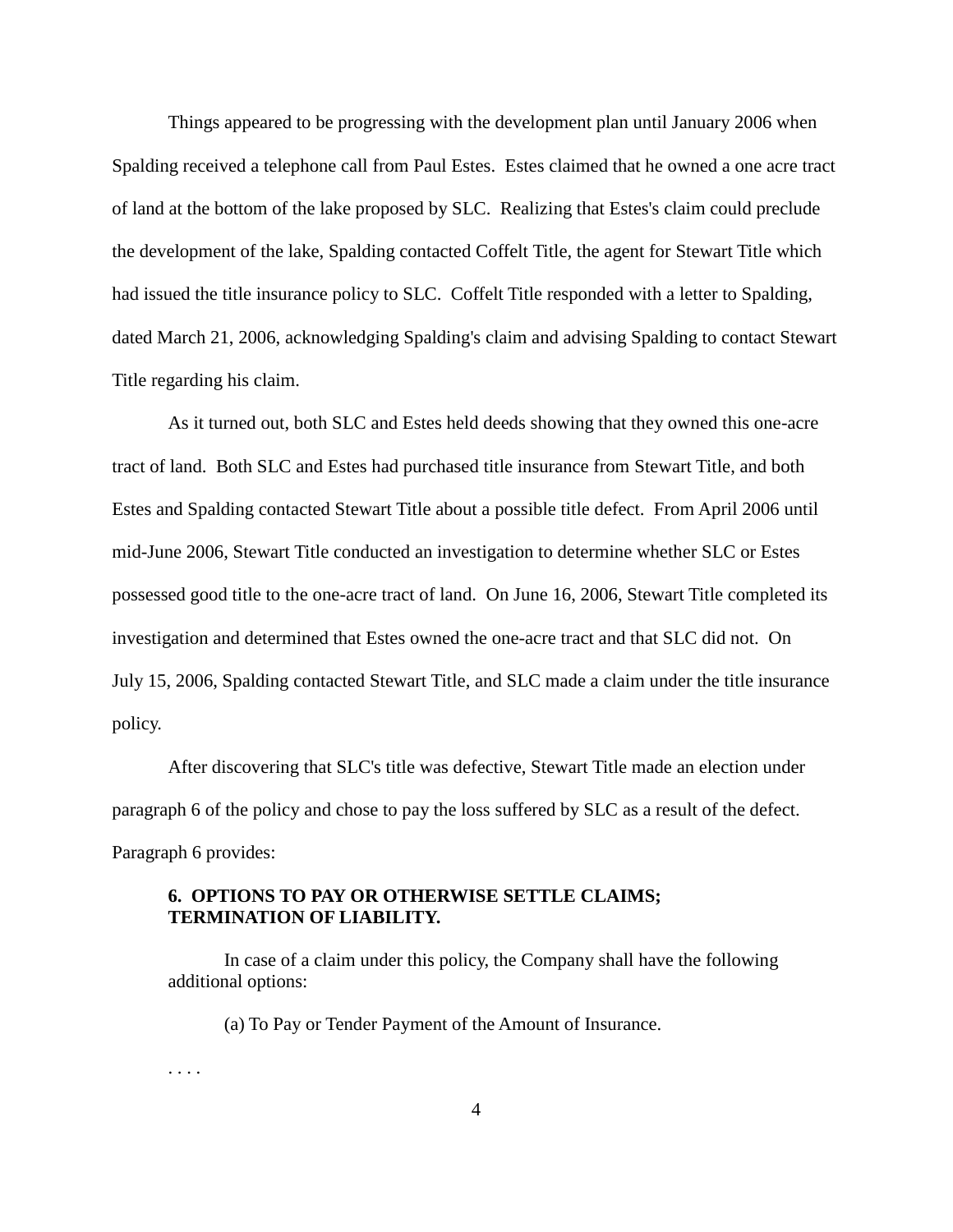(b) To Pay or Otherwise Settle With Parties Other than the Insured or With the Insured Claimant

(i) to pay or otherwise settle with other parties for or in the name of an insured claimant any claim insured against under this policy, together with any costs, attorneys' fees and expenses incurred by the insured claimant which were authorized by the Company up to the time of payment and which the Company is obligated to pay; or

(ii) to pay or otherwise settle with the insured claimant the loss or damage provided for under this policy, together with any costs, attorneys' fees and expenses incurred by the insured claimant which were authorized by the Company up to the time of payment and which the Company is obligated to pay.

Upon the exercise by the Company of either of the options provided for in paragraphs  $(b)(i)$  or  $(ii)$ , the Company's obligations to the insured under this policy for the claimed loss or damage, other than the payments required to be made, shall terminate, including any liability or obligation to defend, prosecute or continue any litigation.

Stewart Title informed SLC that "[t]he loss under the policy is measured as the 'difference between the value of the insured estate or interest as insured and the value of the insured estate or interest subject to the defect, lien or encumbrance insured against by this policy.'" Stewart Title, therefore, claimed that SLC's loss "would be the difference in value between the property with the 1 acre tract owned by Estes and the value of the property without that 1 acre tract." Stewart Title told SLC that it would commission an appraisal to determine this difference.

On July 3, 2007, Stewart Title sent a letter to SLC's counsel indicating that it completed its appraisal and that such appraisal "measured the diminution in value at \$10,000." Along with its letter, Stewart Title enclosed a check in the amount of \$10,000 to fully resolve the claim.

On July 12, 2007, SLC returned Stewart Title's check and informed Stewart Title that

\$10,000 did not adequately compensate SLC for its loss. The letter said: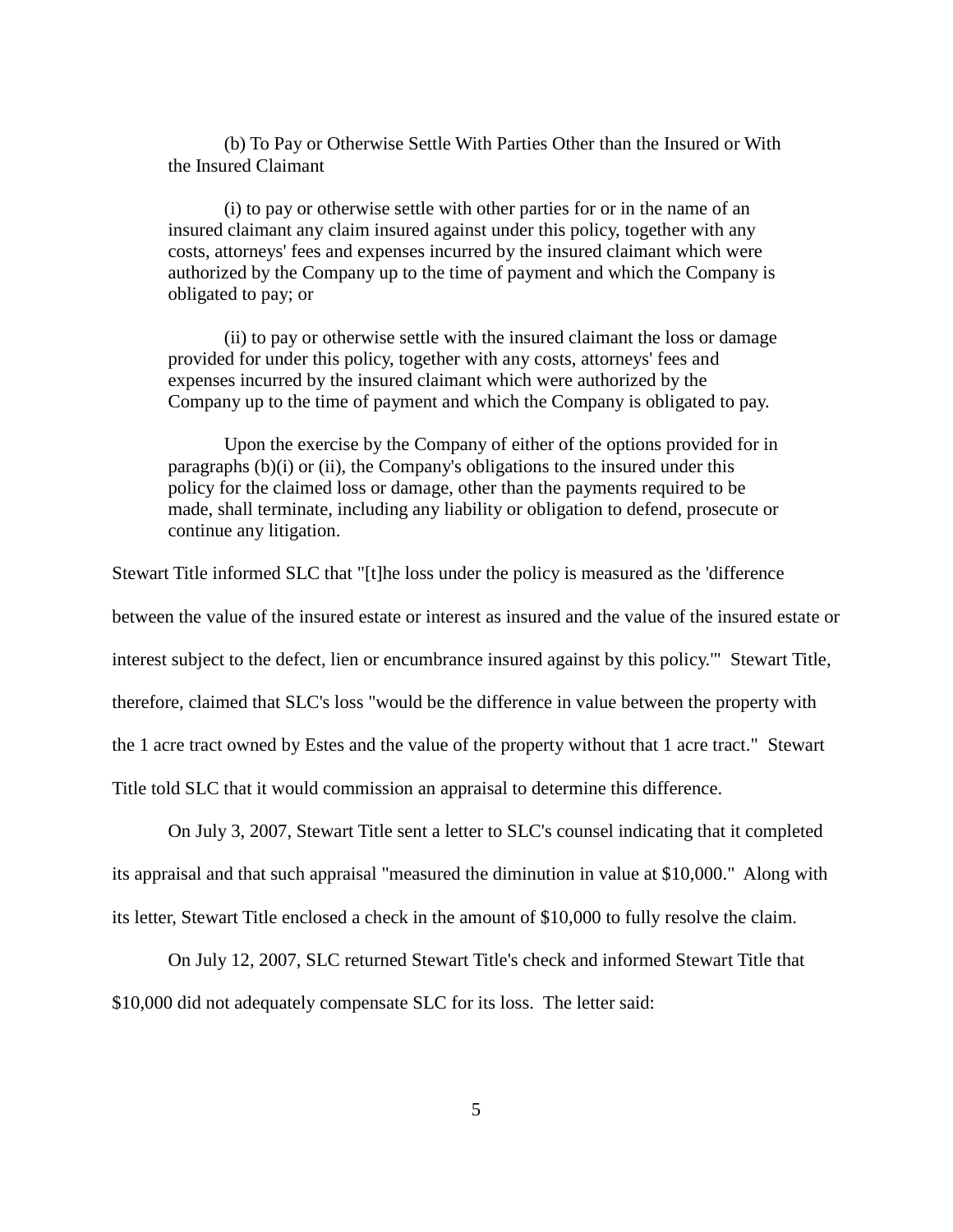[W]e do believe that my client's loss is the difference in value of the land as insured, including the one (1) acre at issue, and the value of the land excluding the one (1) acre. Without the one (1) acre which is in question, the proposed Lake expansion cannot go forward, and Spalding Land Company LLC will suffer loss in the value of its land far greater than the amount of the insurance policy. With the defect corrected, and the one (1) acre in question included in the Spalding Land Company LLC tract, there would not be a loss to Spalding Land Company LLC. We do not believe that the appraisal provided accurately values the property with and without that one (1) acre.

SLC continued to suggest that, in lieu of paying the loss suffered by SLC as a result of its defective title, Stewart Title purchase the one-acre tract from Estes. Estes had requested payment of \$387,000. To facilitate this approach, Spalding purchased and repeatedly renewed an option to purchase the tract from Estes. However, Stewart Title continued to insist that SLC's loss was only \$10,000.

With the dispute unresolved with Stewart Title, SLC ceased operations and assigned this claim along with the land in question to Spalding. On June 9, 2011, Spalding filed suit against Stewart Title asserting claims for breach of contract and vexatious refusal to pay in regard to a title insurance policy. After a jury trial, the circuit court entered an amended judgment for Spalding in the amount of \$1,100,000 on the policy, penalties in the amount of \$110,150, and attorney fees in the amount of \$81,000. Stewart Title appeals.

In its first point on appeal, Stewart Title contends that the circuit court erred in denying its motions for directed verdict and judgment notwithstanding the verdict because the suit on the title insurance policy was time barred under the five year statute of limitations for breach of contract. Stewart Title asserts that the title insurance policy is a contract of indemnity that contains no unconditional promise to pay as required to bring this case within the ten year statute of limitations.

6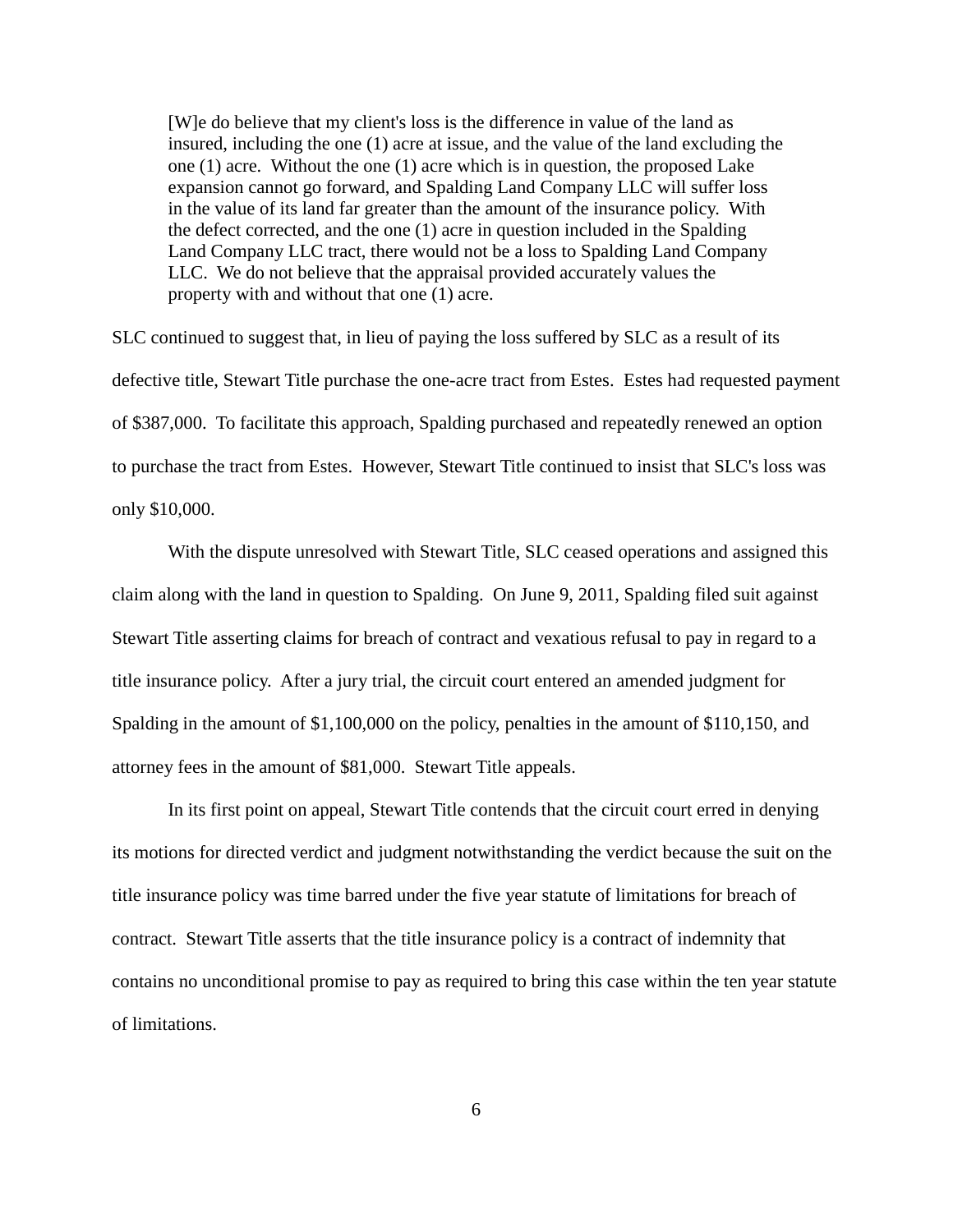The running of the applicable statute of limitations is an affirmative defense. The party asserting the affirmative defense of the running of the applicable statute of limitations bears the burden of not only pleading it but also proving it as a matter of law. *Townsend v. E. Chem. Waste Sys.*, 234 S.W.3d 452, 462 (Mo. App. 2007). "Thus, unless the party asserting the affirmative defense of the running of the statute of limitations proves its defense, as a matter of law," the circuit court does not err in denying the party's motion's for directed verdict or judgment notwithstanding the verdict. *Id*.; *Fleshner v. Pepose Vision Inst.*, 304 S.W.3d 81, 95 (Mo. banc 2010).

Stewart Title asserts that, pursuant to section 516.120(1), RSMo 2000, "[a]ll actions upon contracts, obligation or liabilities" must be brought within five years. If, however, the action is upon any writing for the payment of money, the action must be commenced within ten year. §516.110(1), RSMo 2000. Stewart Title contends that the five-year statute of limitations under section 516.120(1) applies in this case because the title insurance policy at issue is a contract of indemnity that contains no unconditional promise to pay as required to invoke the ten-year statute of limitations.

Regardless of whether the five-year or ten-year statute of limitations applies in this case, the facts established that Spalding filed his suit against Stewart Title less than five years after Stewart Title breached the title insurance policy, giving rise to the cause of action. "[I]n and action for breach of contract, the statute of limitations begins to run when the right to sue thereupon arises." *Loeffler v. City of O'Fallon*, 71 S.W.3d 638, 642 (Mo. App. 2002) (citing *Ballwin Plaza Corp. v. H.B. Deal Constr. Co.*, 462 S.W.2d 687 (Mo. 1971)). Once Stewart Title determined that SLC's title was defective, it acted consistent with its contractual obligations. It made an election to pay SLC for its "actual monetary loss or damage." This was Stewart Title's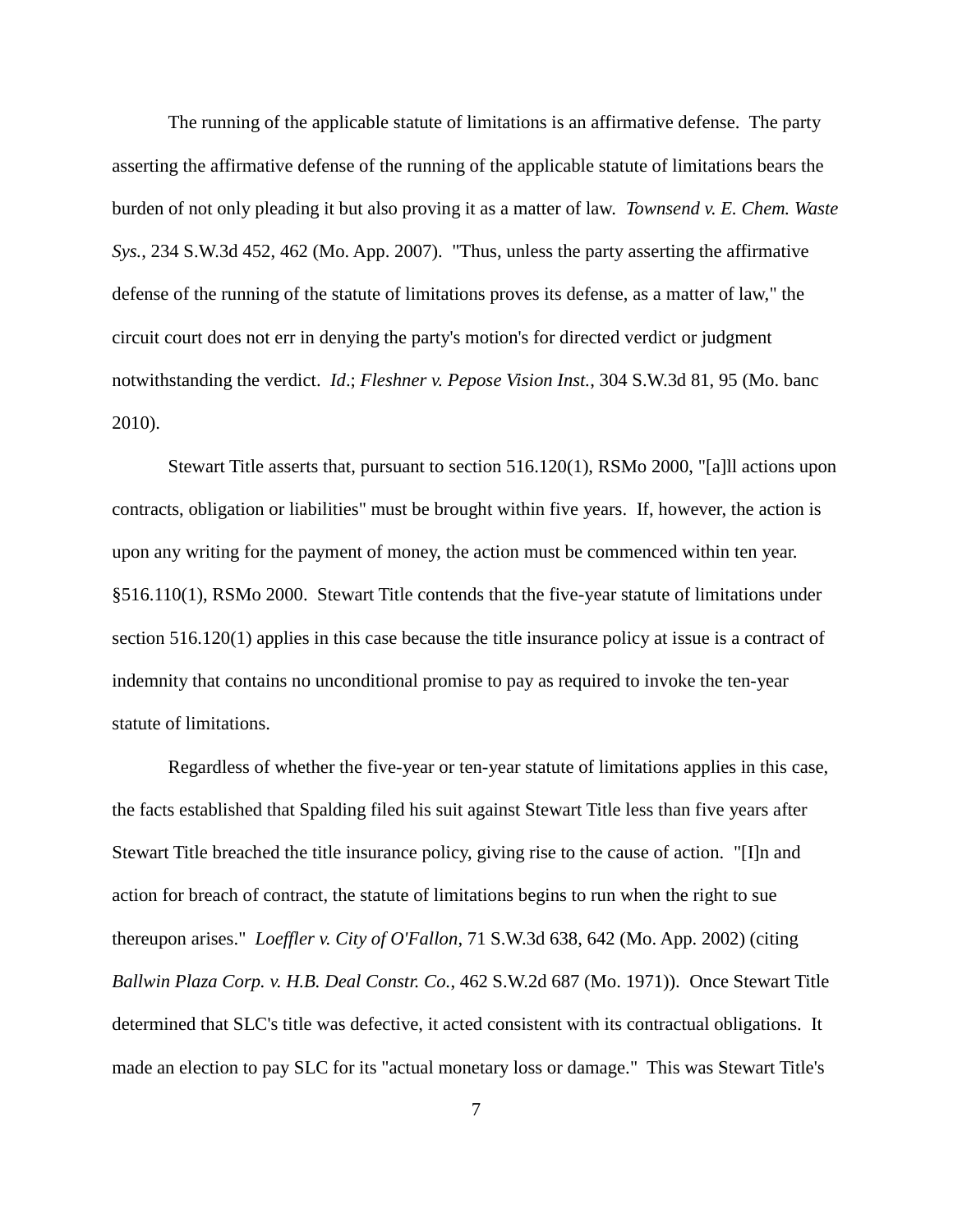right under the policy. It was not until July 3, 2007, when Stewart Title sent a letter to SLC's counsel indicating that it completed its appraisal of the property and included a check for \$10,000 to fully resolve the claim under the title insurance policy that Spalding's claim for breach of contract accrued. The claim for breach of contract did not accrue until Stewart Title allegedly failed or refused to adequately compensate SLC for "the actual monetary loss or damage" as required under the title insurance policy. Until that time, SLC had no reason to sue Stewart Title. *Cf. Loeffler*, 71 S.W.3d at 643 (cause of action for breach of contract accrued, at the earliest, when homeowner received letter from city's insurance company denying liability for damages to homeowner's property not when plaintiff became aware that her property was damaged). Spalding filed his petition with the circuit court asserting its claim against Stewart Title for breach of contract on June 9, 2011. Thus, Spalding's claims would have been timely under both the five and ten-year statute of limitations in that it was filed less than five years after Stewart Title's letter of July 3, 2007.

To the extent that Stewart Title argues that the statute of limitation began to run at the moment that SLC learned of the possible title defect because that is when damages were capable of ascertainment, $<sup>2</sup>$  that argument also fails. The mere existence of a possible title defect did not</sup> give rise to any cause of action against Stewart Title in this case. The title insurance policy at issue did not guarantee SLC good title or protect SLC against potential claims. Rather, the

 $2$ Section 516.100, RSMo 2000, provides:

Civil actions, other than those for the recovery of real property, can only be commenced within the periods prescribed in the following sections, after the causes of action shall have accrued; provided, that for the purposes of sections 516.100 to 516.370, the cause of action shall not be deemed to accrue when the wrong is done or the technical breach of contract or duty occurs, but when the damage resulting therefrom is sustained and is capable of ascertainment, and, if more than one item of damage, then the last item, so that all resulting damage may be recovered, and full and complete relief obtained.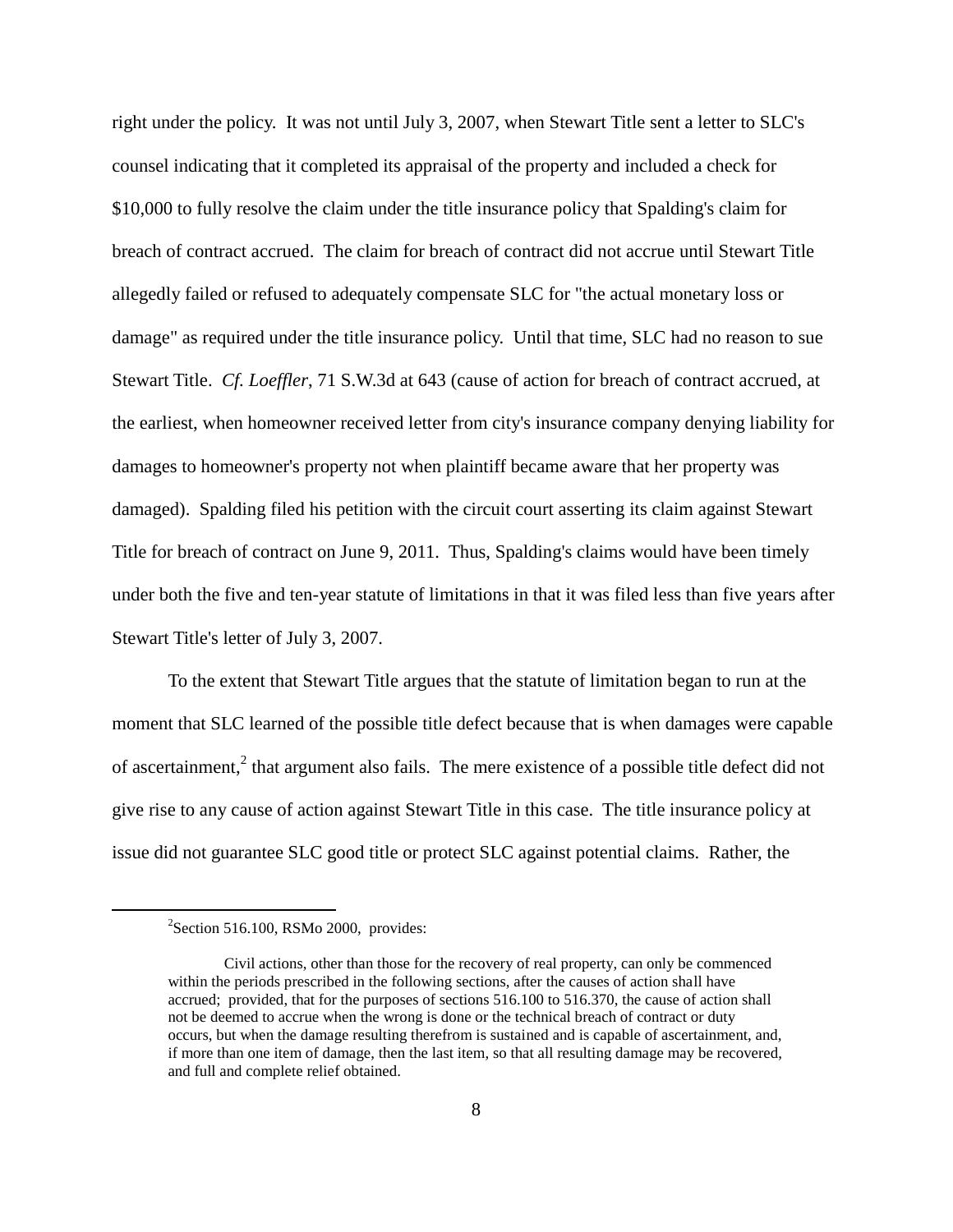policy indemnified SLC against "actual monetary loss or damage sustained or incurred by the insured claimant who has suffered loss or damage by reason of the matter insured against by the policy."

Although SLC was put on notice in early 2006 about Estes's possible ownership claim to the one-acre tract of land, it took until June 16, 2006, for Stewart Title to complete its investigation and determine that an actual defect existed with SLC's title to the property. Until that determination was made, SLC did not suffer an "actual monetary loss or damage" and could not seek indemnification from Stewart Title.<sup>3</sup> In a case involving a contract of indemnity against loss, the claim accrues when the indemnitee sustains actual loss. *Burns & McDonnell Eng'g Co., Inc. v. Torson Constr. Co., Inc.*, 834 S.W.2d 755, 758 (Mo. App. 1992). Thus, the earliest that damages could have possibly been ascertained was on June 16, 2006. Until that date, SLC did not sustain any actual loss, which would trigger Stewart Title's duty to indemnify. Spalding filed his petition with the circuit court asserting its claim against Stewart Title for breach of contract on June 9, 2011. Thus, Spalding's claim would have been timely under both the five and tenyear statute of limitations if the June 16, 2006, date was truly the date that the damages could have been ascertained. But, as stated previously, SLC had no reason to sue Stewart Title until, July 3, 2007, when Stewart Title allegedly failed or refused to adequately compensate SLC for "the actual monetary loss or damage" as required under the title insurance policy.

Moreover, to the extent that Stewart Title asserts in its second point on appeal that the circuit court erred in refusing to give Stewart Title's proposed instruction to the jury concerning

<sup>3</sup> Stewart Title relies on *Hopmeirer v. First Am. Title Ins. Co.*, 856 S.W.2d 387, 388 (Mo. App. 1993), in support of its contention that the statute of limitations began to run once Spalding and SLC were on notice of the potential title defect. In *Hopmeirer*, the title insurance policy at issue guaranteed the policyholder good title. Accordingly, the policy was breached when the policyholder discovered that he did not possess good title. In this case, the breach of contract did not occur until Stewart Title failed to pay the "actual monetary loss or damage."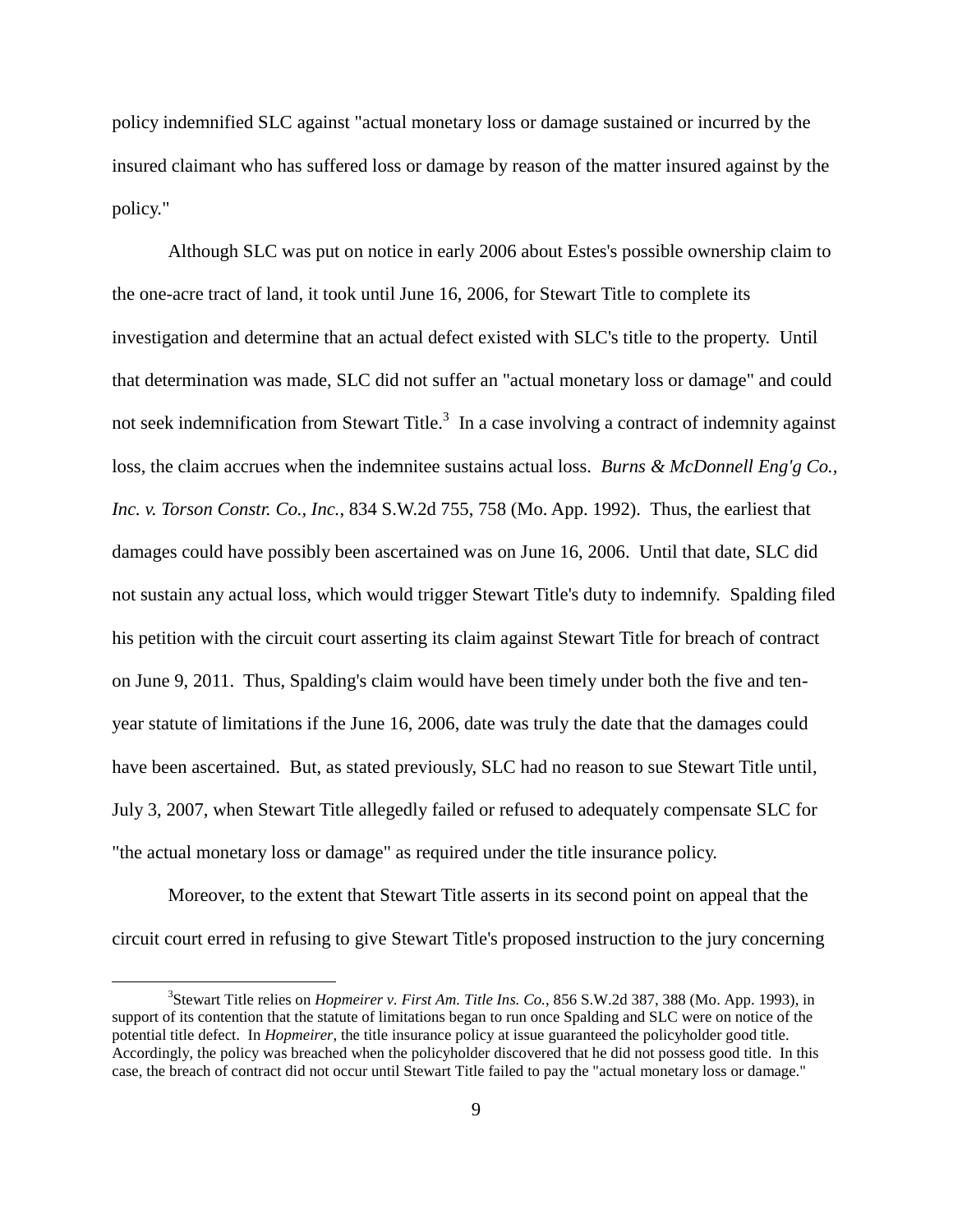its statute of limitations defense, its point is without merit. "Whether a jury was properly instructed is a question of law this Court reviews de novo." *Hayes v. Price*, 313 S.W.3d 645, 650 (Mo. banc 2010). Stewart Title asserts that the evidence supported the submission of the instruction in that a jury could have reasonably found that the injury and substantial damages were capable of ascertainment more than five years prior to the suit when SLC learned of Estes's title defect in January 2006, recognized it as a problem, and took steps to contact Stewart Title's agent, Coffelt Title, about the possible claim. As discussed previously, even if the five-year statute of limitations applied in this case, the statute of limitations did not begin to run when Spalding became aware of the possible title defect; rather, it began to run when Stewart Title failed or refused to adequately compensate Spalding for "the actual monetary loss or damage" as required under the title insurance policy. "To be charged to the jury, an issue submitted in an instruction 'must be supported by substantial evidence from which the jury reasonably could find such issue.'" *Kauzlarich v. Atchison, Topeka & Santa Fe Ry*. *Co.*, 910 S.W.2d 254, 258 (Mo. banc 1995) (citation omitted). The circuit court did not err in refusing to submit Stewart Title's instruction regarding its statute of limitations defense.

In two of its points on appeal, Stewart complains about the insufficiencies of the testimony of Spalding's appraiser in regard to damages. In one point, Stewart Title asserts that the circuit court erred in denying its motions for directed verdict and judgment notwithstanding the verdict because Spalding failed to make a submissible case as to the existence and amount of the claimed damage for breach of contract. Stewart Title argues that Spalding's only evidence of damages came from his appraiser, Brian Reardon and contends that the circuit court should have granted its motions for directed verdict and judgment notwithstanding the verdict because (1) Reardon's appraisal was based on a lake development plan that Spalding and SLC had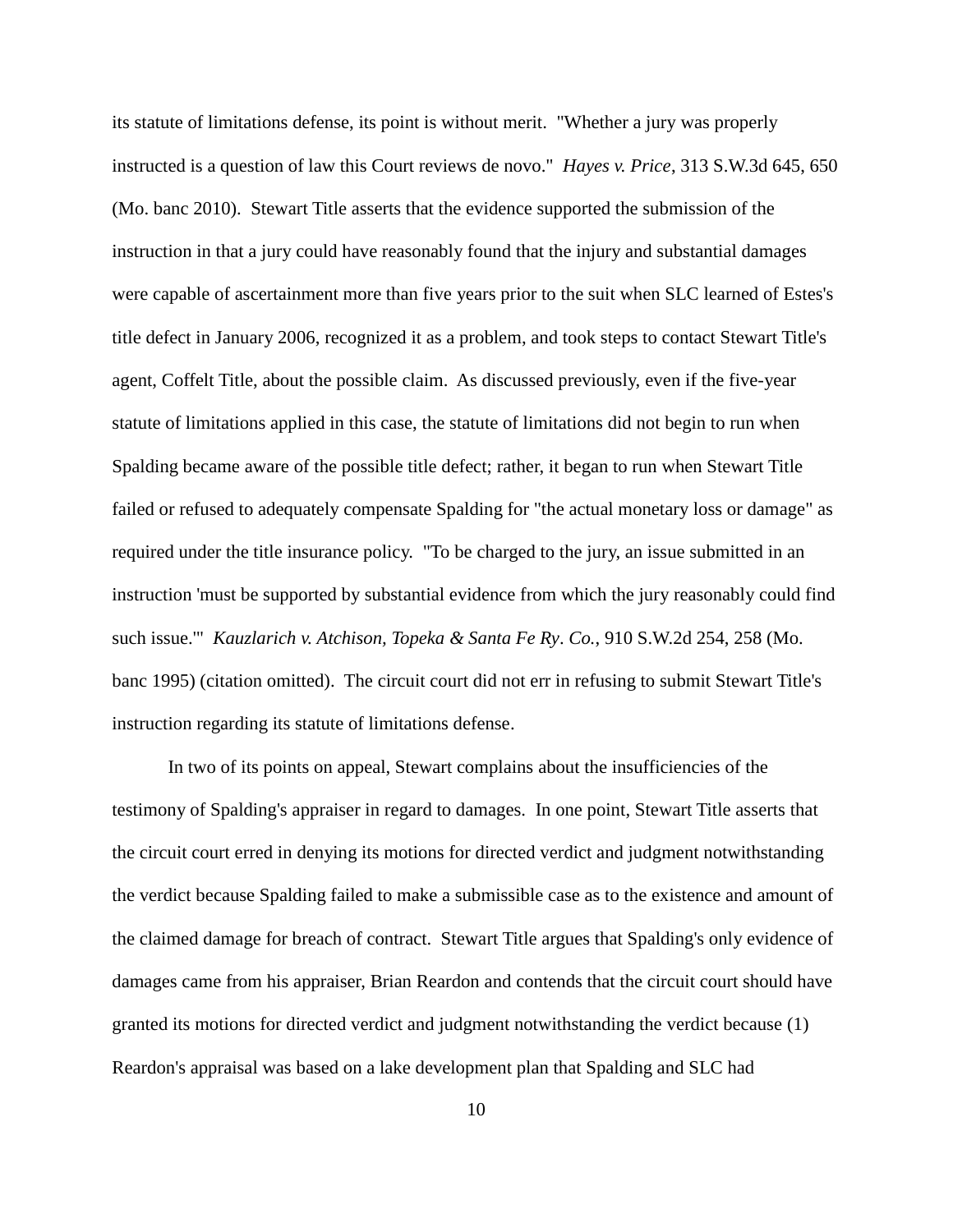abandoned, (2) Reardon's appraisal was based upon a plan that included uninsured parcels of land that were never owned by SLC or Spalding, and (3) Reardon provided no basis for a rational and non-speculative estimate of damage arising from the title defect under the policy. In another point on appeal, Stewart Title asserts that the circuit court erred in admitting the testimony from Reardon regarding damages because his testimony was inadmissible as speculative, unreliable, and unsupported by the facts because it was based on assumptions contrary to the facts in evidence, including "the existence of a governmental permit to create a lake development, title insurance coverage and ownership of all required property, and the availability of financing."

We review the circuit court's denial of a motion for directed verdict and denial of a motion for judgment notwithstanding the verdict under the same standard. *Holmes v. Kansas City Mo. Bd. of Police Comm'rs ex rel. Its Members*, 364 S.W.3d 615, 621 (Mo. App. 2012). "This Court must determine whether the plaintiff presented a submissible case by offering evidence to support every element necessary for liability." *Fleshner*, 304 S.W.3d at 95. "Evidence is viewed in the light most favorable to the jury's verdict, giving the plaintiff all reasonable inferences and disregarding all conflicting evidence and inferences." *Id*. We "will reverse the jury's verdict for insufficient evidence only where there is a complete absence of probative fact to support the jury's conclusion." *Dhyne v. State Farm Fire & Cas. Co.*, 188 S.W.3d 454, 457 (Mo. banc 2006). Moreover, "[i]n general, the trial court has discretion to admit or exclude expert testimony; absent a showing of discretional abuse, we will not interfere with such decisions on appeal." *Thomas v. Festival Foods*, 202 S.W.3d 625, 627 (Mo. App. 2006). "However, the issue of whether an expert's opinion is supported by facts in evidence is a question of law, reviewed *de novo* and without deference to the trial court's ruling." *Id*.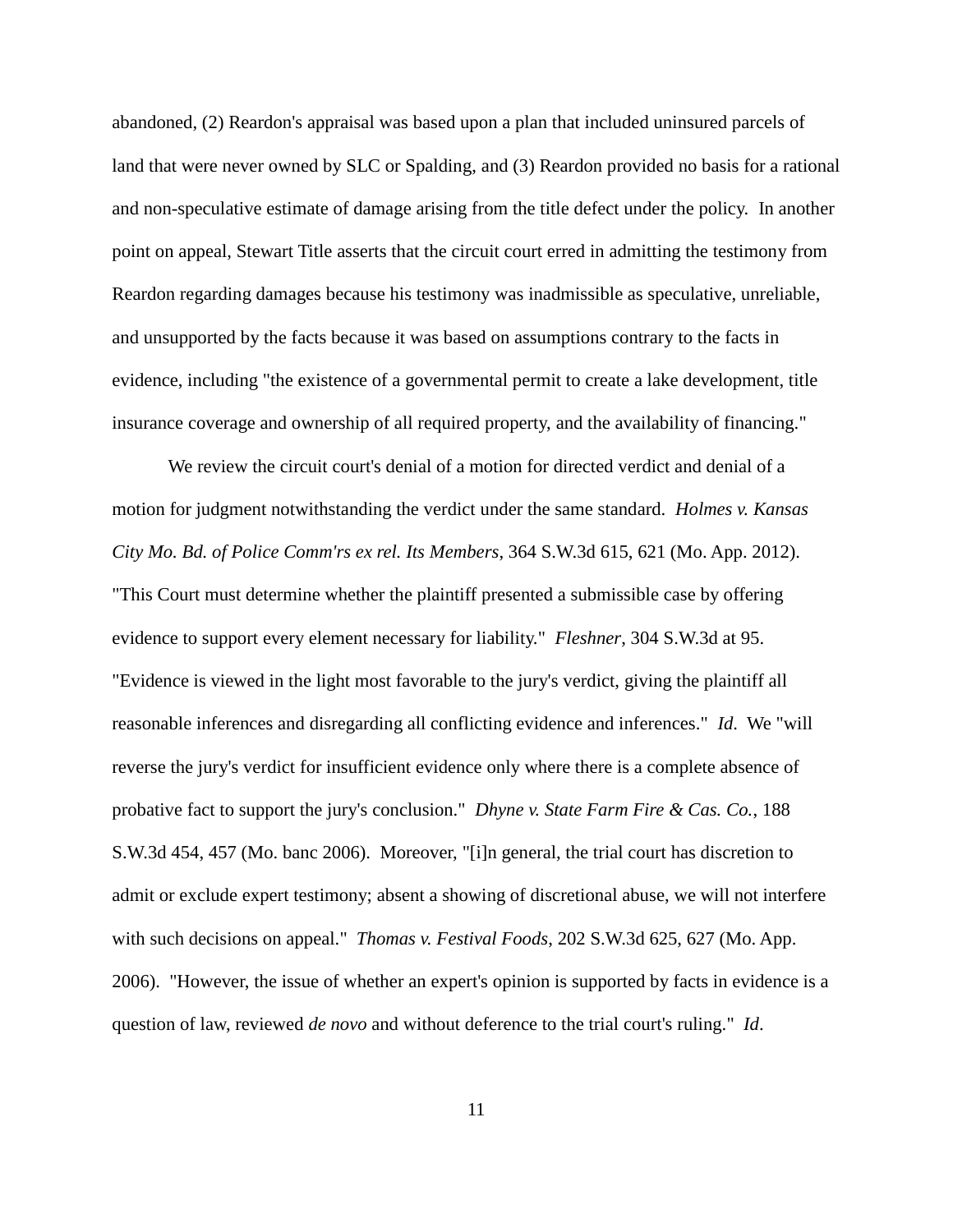Spalding presented evidence of damages through Brian Reardon, a licensed appraiser with Bliss & Associates. Reardon conducted an appraisal of the land at issue and determined that the estimate of damages as of February 15, 2007, was:

| <b>Insured Property</b>                   | \$5,700,000 |
|-------------------------------------------|-------------|
| <b>Insured Property Subject to Defect</b> | \$1,600,000 |
| Damages                                   | \$4,100,000 |

This valuation stemmed from the proposed lake development that was in progress when SLC learned of the title defect. Stewart Title asserts that, because Reardon reached his damage opinion by considering and valuing a 2007 lake development plan with 385 lots that included parcels never insured under the title insurance policy and never owned by Spalding or SLC, the evidence failed to provide a reasonable basis for a fact finder to determine what, if any, portion of Reardon's opinion establishes or quantifies damages attributable to the title defect in the insured property.

As a general rule, however, "questions as to the sources and bases of the expert's opinion affect the weight, rather than the admissibility of the opinion, and are properly left to the jury." *Glaize Creek Sewer Dist. of Jefferson Cnty. v. Gorham*, 335 S.W.3d 590, 593 (Mo. App. 2011) (citation and internal quotation marks omitted). "Any weakness in the factual underpinnings of the expert's opinion or in the expert's knowledge goes to the weight that testimony should be given and not its admissibility." *Mathes v. Sher Express, L.L.C.*, 200 S.W.3d 97, 111 (Mo. App. 2006) (citation and internal quotation marks omitted). "In general, the expert's opinion will be admissible, unless the expert's information is so slight as to render the opinion fundamentally unsupported." *Id*. (citation and internal quotation marks omitted).

Thus, to the extent that Stewart Title contends that Reardon's damage estimates were based in part upon the inclusion of uninsured and nonowned parcels of land in the 2007 lake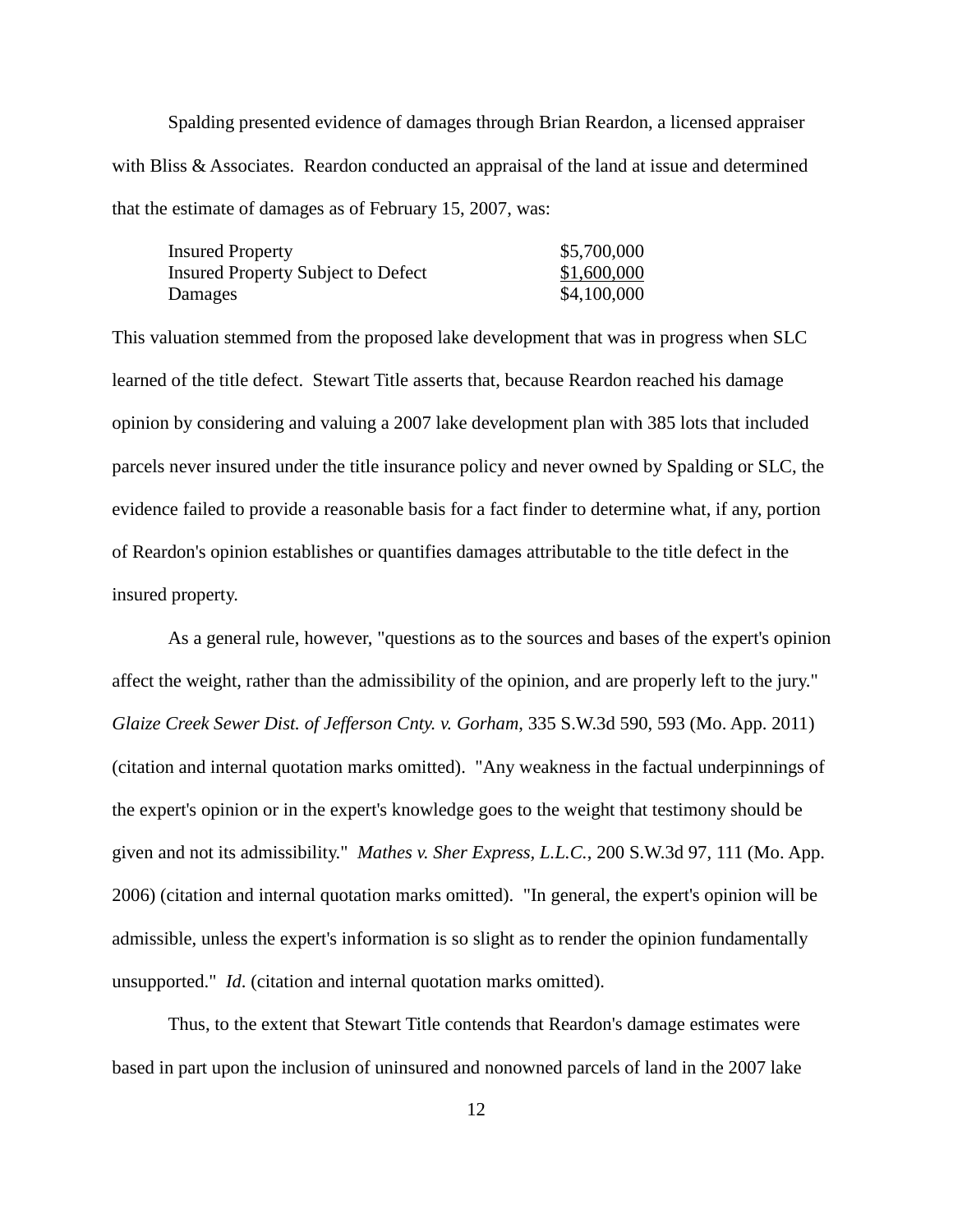development plan, such was an issue for the jury to weigh in considering Reardon's opinion on valuation of the property. Moreover, the jury heard evidence that SWP, SLC's manager, had acquired options to purchase these parcels of land and that SWP could have exercised its options if the development plan had gone forward. Further, Stewart Title cross-examined Reardon extensively about whether the inclusion of nonowned parcels of land would in any way change his appraisal, and Reardon acknowledged that it "could." Reardon agreed that, if Spalding had to purchase property from others to construct his lake plan, it could change the costs in his appraisal report. Thus, Stewart Title pointed out the shortcomings in Reardon's testimony, and it was up to the jury to weigh Reardon's testimony.

Stewart Title also contends that, because Spalding testified at trial that he now intends to utilize a different lake development plan than the plan considered by Reardon, Reardon's valuation of damages based upon the old development plan is no longer sufficient evidence of the damages suffered by Spalding as a result of the breach of the title insurance policy. In Reardon's appraisal, he assumed the lake development plan would have 154 "lake lots" and 231 "traditional lots," which was the plan that SLC was proceeding under at the time that Reardon made his appraisal. Although Spalding's testified at trial that he now intended to develop the property under a plan, which called for the development of 345 and 365 lots, the jury still had before it Reardon's testimony regarding his appraisal of the land as a lake development plan under the plan that SLC was proceeding under at the time of the appraisal. As stated earlier "questions as to the sources and bases of the expert's opinion affect the weight, rather than the admissibility of the opinion, and are properly left to the jury." *Glaize Creek Sewer Dist.,* 335 S.W.3d at 593 (citation and internal quotation marks omitted). "Any weakness in the factual underpinnings of the expert's opinion or in the expert's knowledge goes to the weight that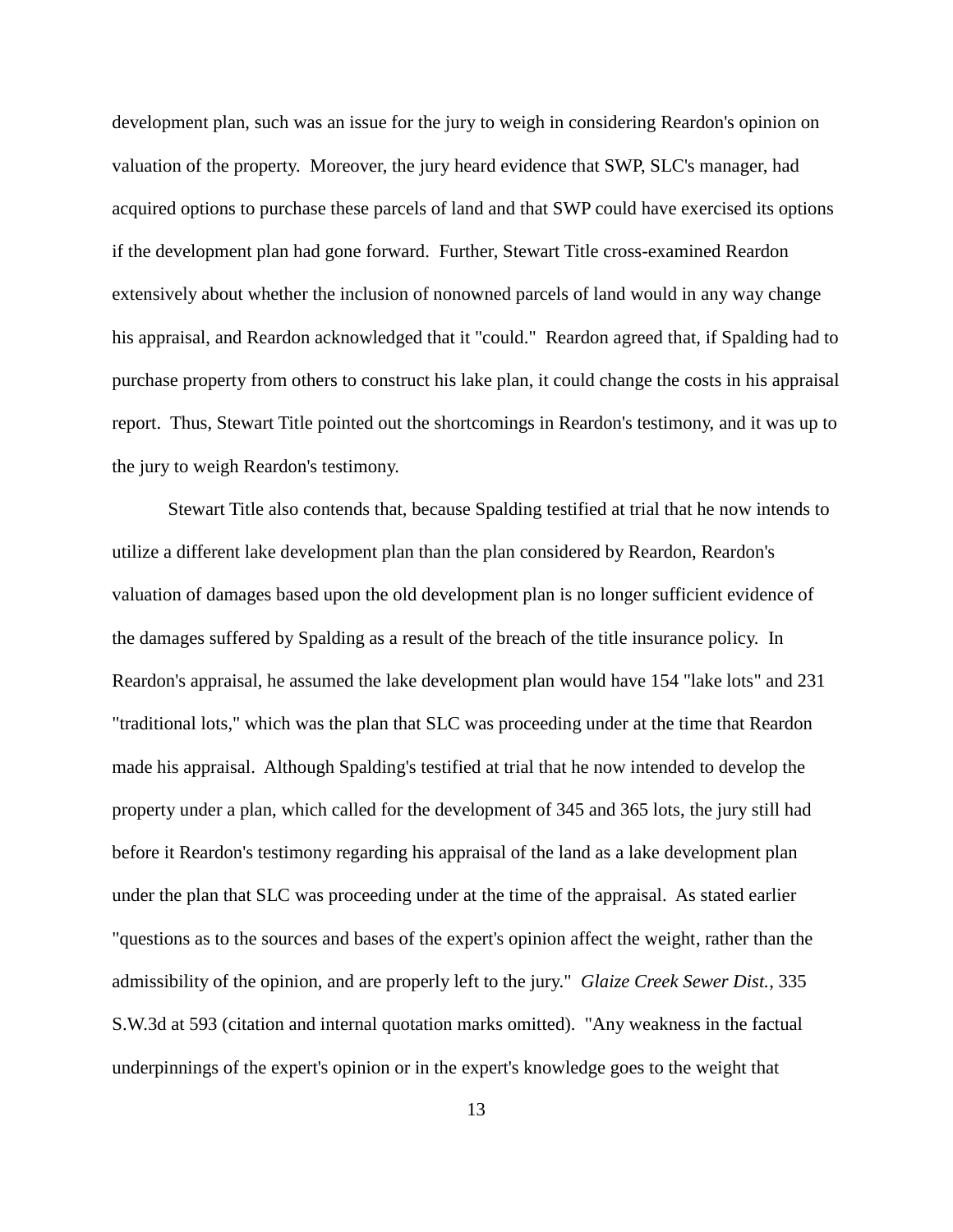testimony should be given and not its admissibility." *Mathes*, 200 S.W.3d at 111 (citation and internal quotation marks omitted). Stewart Title had the opportunity and did cross-examine Reardon about whether his valuation would change if the lake development plan changed.

Stewart Title further contends that Reardon's opinion was based upon assumptions contrary to the facts in evidence, including "the existence of a governmental permit to create a lake development, title insurance coverage and ownership of all required property, and the availability of financing." As of the effective date of Reardon's appraisal, numerous steps had been taken on the lake development plan. The plan had been presented to the City of Lake Winnebago and the Lake Winnebago Homeowners Association, and those entities had expressed support for the development. Although Reardon testified at trial that he made the assumption that Spalding or SLC could have obtained a permit for the lake development plan, in the appraisal he specifically stated:

The US Army Corps of Engineers issued a joint public notice with the Missouri Department of Natural Resources, Water Pollution Control Program in order to collect comments in deciding whether to grand [sic] Section 401 water quality certification. This public notice was issued on March 23, 2007, which is after the effective date of this report, but is tangible evidence that permitting process was well along as of the effective date.

Reardon acknowledged that he made the assumption that Spalding owned or had the right to buy the property shown in the development and that he based that assumption on what Spalding told him and upon legal descriptions of the property that were given to him. In addition, as noted previously, the evidence established that SWP, SLC's managing member, had acquired options to purchase the parcels surrounding the land that might be needed for development. Further, Reardon testified that it made no difference in his appraisal whether it was financially possible for Spalding or SLC to proceed with the lake development plan at the time of his appraisal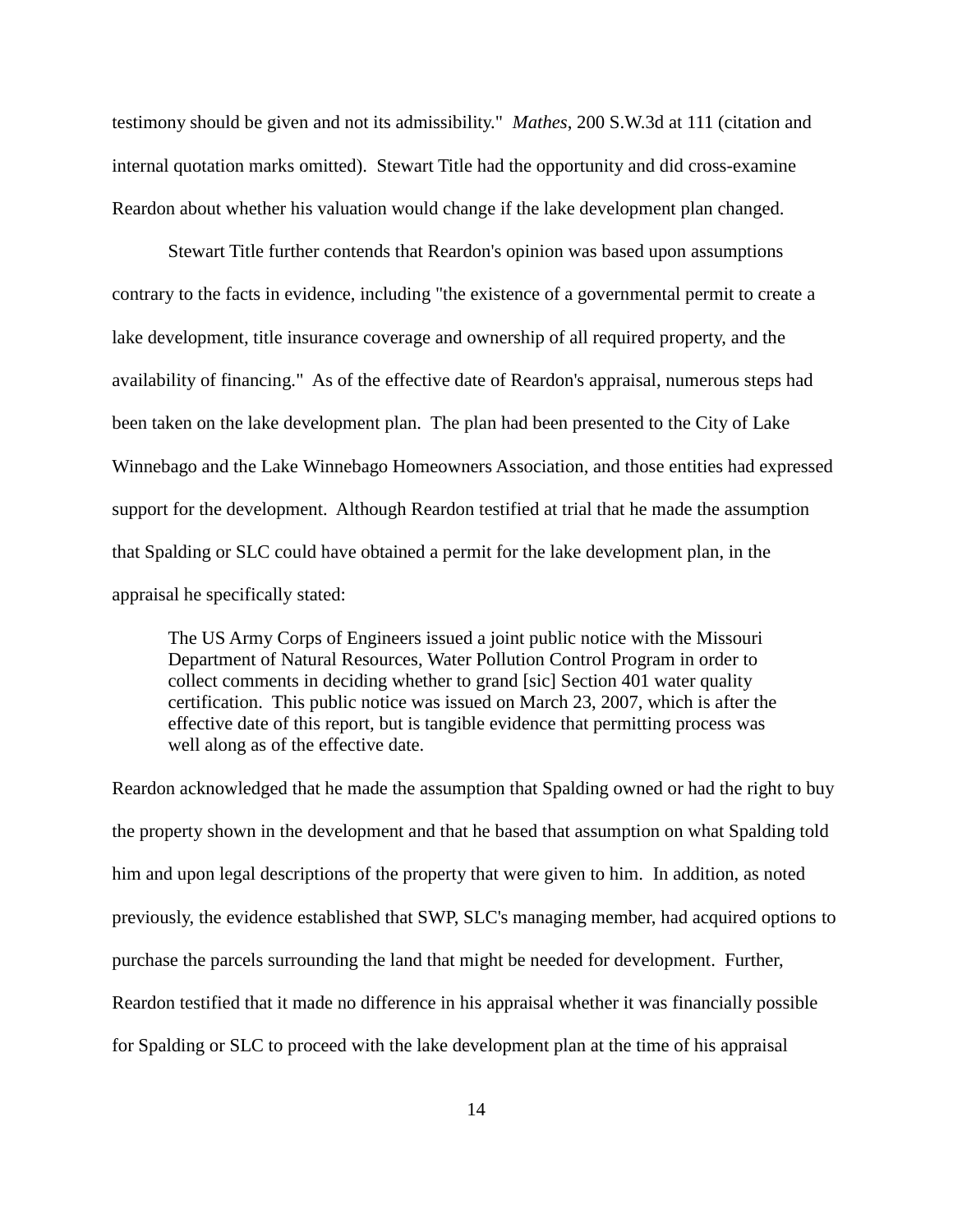because his market analysis established that the development plan was financially feasible. He explained that the land could have been sold to someone else to proceed with the development. All of these assumptions may have been weaknesses in the factual underpinnings of Reardon's opinion, but such weaknesses go to the weight of his testimony and not to its admissibility. Stewart Title had the opportunity to cross-examine Reardon extensively about his assumptions and did so, but the record establishes that Reardon's assumptions were not so speculative, unreliable, and unsupported by the evidence as to render his opinion inadmissible.

Given Reardon's testimony, Spalding made a submissible case as to the existence and amount of claimed damages for breach of contract. The circuit court, therefore, did not err in denying Stewart Title's motions for directed verdict and judgment notwithstanding the verdict. Moreover, the circuit court did not err in admitting Reardon's testimony regarding the damages sustained from the title defect under the policy.

In its next point, Stewart Title asserts that the circuit court erred in giving the jury Instruction No. 7 and in denying its motion for new trial because the instruction erroneously defined the measure of damages in accordance with the highest and best use of the property under condemnation law rather than the benefit of the bargain under contract law. Stewart Title contends that, because the policy specified the applicable measure of damages as "actual monetary loss or damage" based on the property "as insured," it was improper to base damages on a nonexistent lake development.

"Whether a jury is properly instructed is a matter of law subject to *de novo* review by this court." *Syn, Inc. v. Beebe*, 200 S.W.3d 122, 128 (Mo. App. 2006). To reverse on grounds of instructional error, the party challenging the instruction must show that the instruction misled, misdirected, or confused the jury. *Dhyne*, 188 S.W.3d at 459. Further, "[t]he party offering the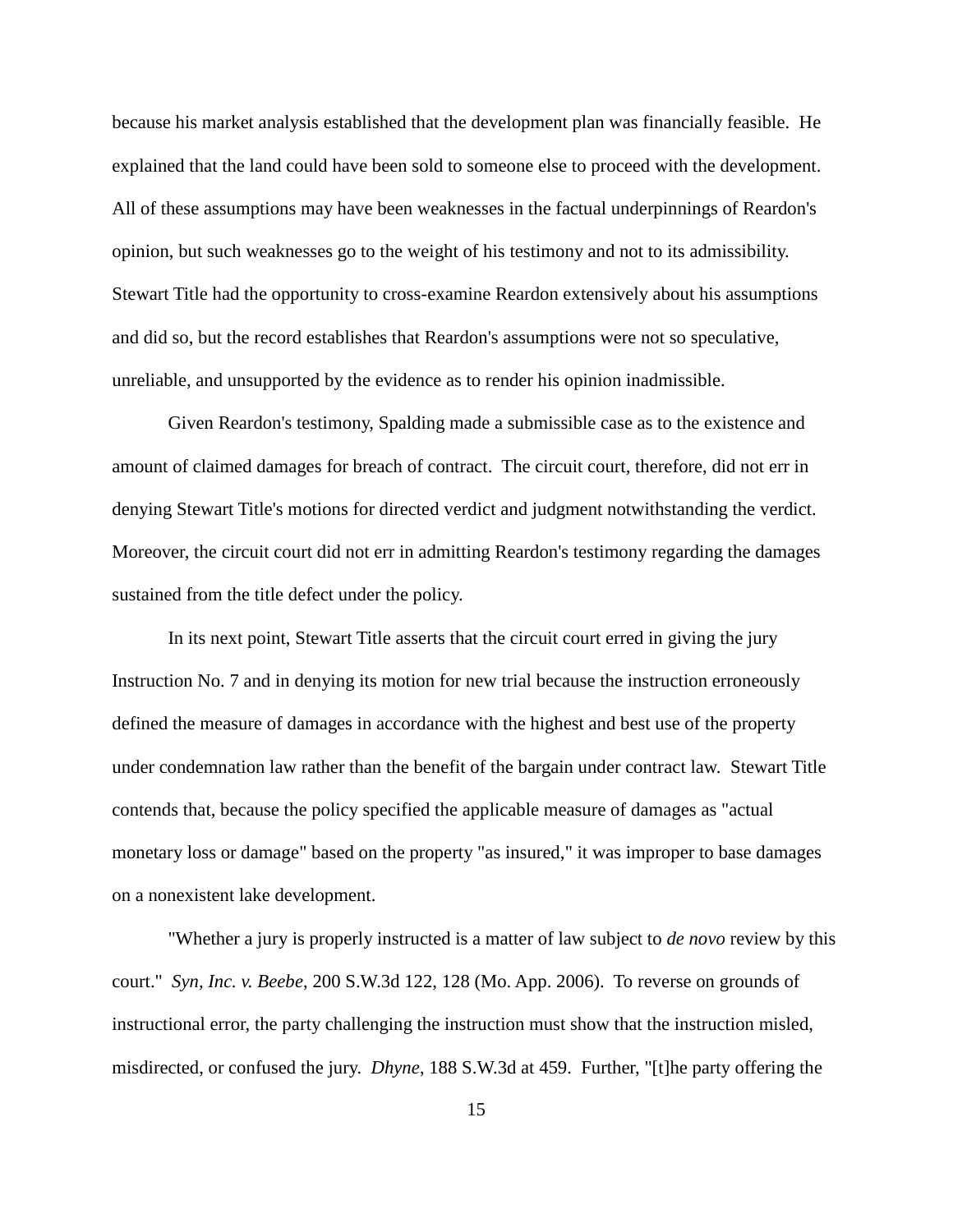erroneous instruction has the burden of showing that the erroneous instruction 'created no substantial potential for prejudicial effect.'" *Gorman v. Wal-Mart Stores, Inc.*, 19 S.W.3d 725, 730 (Mo. App. 2000) (citation omitted). It is within the province of this court to determine the prejudicial effect of the erroneous instruction. *Id*.

The instruction given to the jury provided:

If you find in favor of Plaintiff, you must award Plaintiff such sum as you believe was the difference between the fair market value of the entire insured property at the time the title defect was discovered and the fair market value of the insured property subject to the title defect. In determining the fair market value of the property, you may consider evidence of the value of the property including the highest and best use to which the property reasonably may be applied or adapted, the value of the property if freely sold on the open market, and generally accepted appraisal practices. You may give such evidence the weight and credibility you believe are appropriate under the circumstances. If you find that Plaintiff failed to mitigate damages as submitted in Instruction No. 8, in determining Plaintiff's total damages you must not include those damages that would not have occurred without such failure.

The phrase "fair market value" as used in this instruction means the price that the insured property in question would bring when offered for sale by one willing but not obliged to sell it and when bought by one willing or desirous to purchase it but who is not compelled to do so.

The instruction is a modified version of MAI No. 9.02, which is the standard damage instruction

for eminent domain cases.

Although Stewart Title contends that the measure of damages used in condemnation cases does not apply to cases involving a breach of title insurance policy, the Missouri Supreme Court has held otherwise. In *Fohn v. Title Insurance Corporation of St. Louis*, 529 S.W.2d 1, 4 (Mo. banc 1975), the Missouri Supreme Court held that it was appropriate to borrow from the eminent domain instruction, MAI No. 9.02, in measuring an insured's damages under a policy of title insurance. Moreover, this court in *Davis v. Stewart Title Guaranty Company*, 726 S.W.2d 839,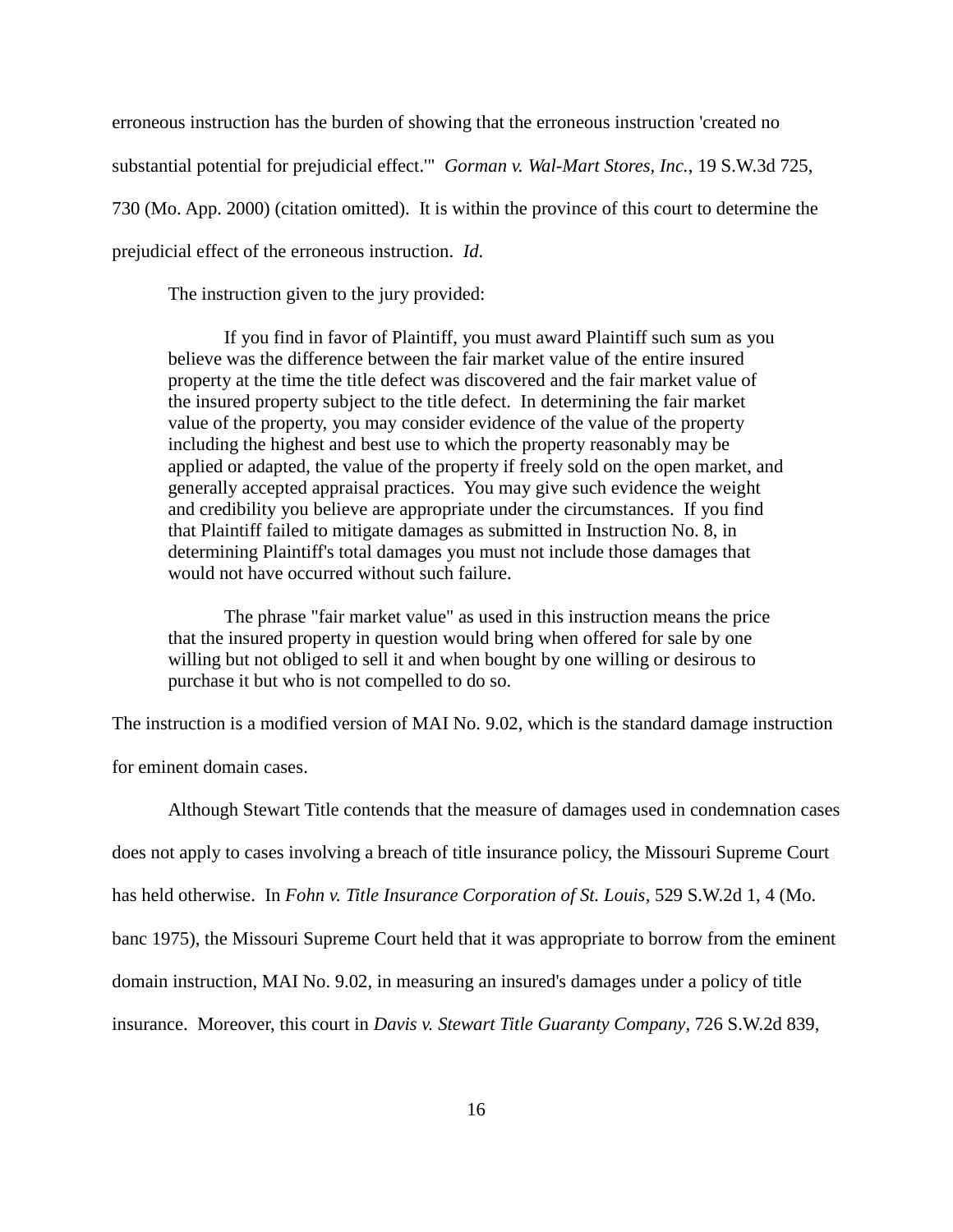853 (Mo. App. 1987), relying upon *Fohn*, affirmed the use of an instruction modified from MAI No. 9.02 in a case alleging breach of a title insurance policy and vexatious refusal to pay.

Stewart Title asserts, however, that the measure of damages developed for condemnation cases based on the highest and best use do not apply in this case where the policy defines the measure of damages. Pursuant to the policy, Stewart Title insured against loss or damage sustained or incurred by SLC by reason of ""[t]itle to the estate or interest described in Schedule A being vested other than as stated therein;" "[a]ny defect in or lien or encumbrance on the title;" "[u]nmarketability of the title;" and "[l]ack of a right of access to and from the land." The policy stated that it was "a contract of indemnity against actual monetary loss or damage sustained or incurred by the insured claimant" with liability not to exceed the lesser of "(i) the Amount of Insurance stated in Schedule A; or, (ii) the difference between the value of the insured estate or interest as insured and the value of the insured estate or interest subject to the defect, lien or encumbrance insured against by this policy."

Stewart Title claims that the title insurance policy contains express limitations on the measure of damage to the property "as insured" and a requirement of "actual monetary loss or damage." Stewart Title, therefore, contends that the policy language prohibits consideration of the highest and best use of the insured property. The policy language, however, is silent on the issue. The "as insured" language that Stewart Title emphasizes refers to the condition of the title and not to the property's use.<sup>4</sup> Stewart Title insured a fee simple estate in land having the legal description set forth in the policy's Schedule A. Thus, in the event that the policyholder is found to possess some lesser interest, the policyholder is entitled to damages as measured by the

<sup>&</sup>lt;sup>4</sup>The same policy could be used to insure a life estate or a long term leasehold interest.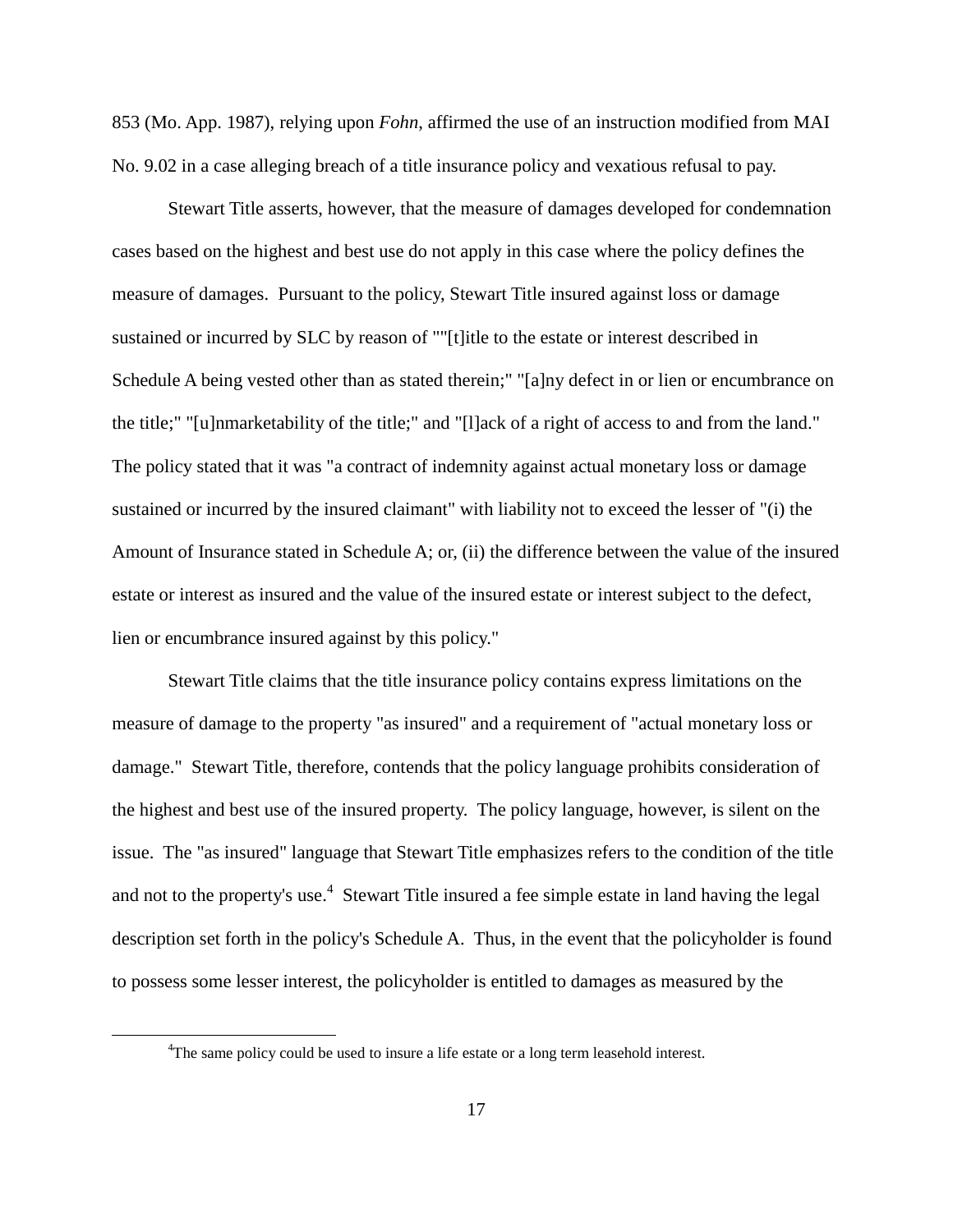difference in the value of the insured estate or interest as insured (i.e. fee simple in land having the legal description set forth in Schedule A) and the value of the insured estate or interest subject to the defect." The policy says nothing about how this valuation is to be performed. Thus, to the extent that Stewart Title contends that the property "as insured" under the policy is undeveloped property, "not a lakefront-style resort complete with residential lots and amenities," its contention is without merit.

The jury was instructed that, if it found in favor of the Plaintiff, that it had to award "Plaintiff such sum as you believe was the difference between the fair market value of the entire insured property at the time the title defect was discovered and the fair market value of the insured property subject to the title defect." That indeed was the measure of damages. The instruction merely informed the jury that, in determining the fair market value of the property, the jury could consider "evidence of the value of the property including the highest and best use to which the property reasonably may be applied or adapted, the value of the property if freely sold on the open market, and generally accepted appraisal practices." While such language may very well be surplusage and perhaps better left to argument, it is nonetheless an accurate statement of the law. It could neither mislead nor confuse a jury.

Where, as here, no specific MAI instruction is directly applicable, "an MAI must be modified to fairly submit the issues in a particular case, or where there is no applicable MAI so that an instruction not in MAI must be given," the instruction given or modified "shall be simple, brief, impartial, free from argument, and shall not submit to the jury or require findings of detailed evidentiary facts." Rule 70.02(b). We acknowledge that the instruction given to the jury may not have been a model of simplicity. In *Fohn*, the Missouri Supreme Court, in considering the measure of damages in a title insurance defect case, noted that the issue "is one having a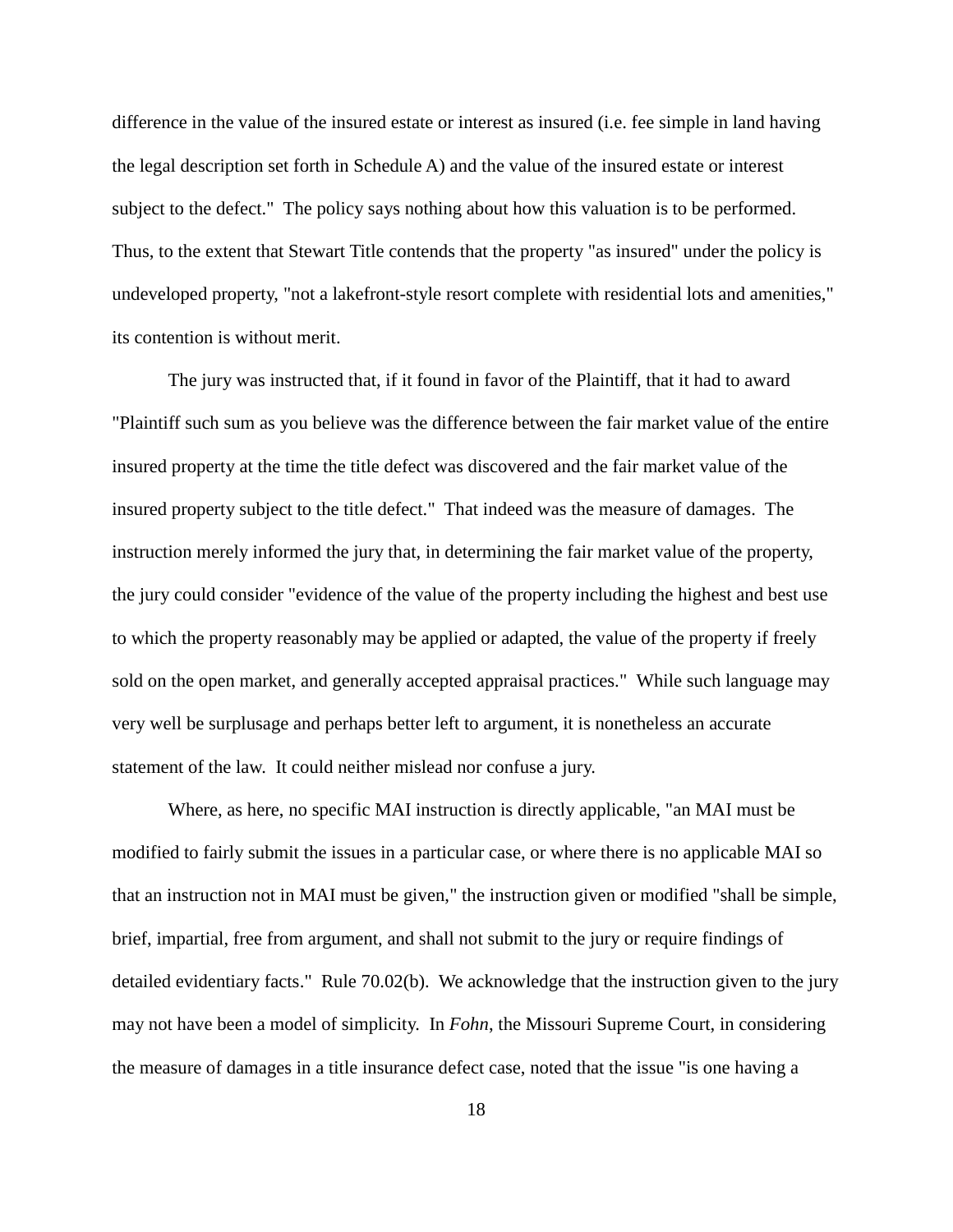fixed answer in other areas calling for a determination of damages suffered by the loss of a

portion of a tract of land." 529 S.W.2d at 4. The *Fohn* court found:

[I]n the area of eminent domain the pattern instruction to guide a jury in awarding damages (where part of property is taken) may be found in MAI-9.02. It, in part, provides: "You must award . . . such sum as you believe is . . . the difference between the fair market value of . . . (the) whole property immediately before the taking . . . and the value of . . . (the) remaining property immediately after such taking . . ." The "difference" thus found is accepted as the "loss" suffered by the owner of the land. The defendant has not suggested, nor has own research revealed any persuasive reason why the same approach should not be applicable in this instance. Not only does it appear to be the most fair and accurate method, but its adoption in title insurance cases would contribute toward uniformity in the area of assessment of damages.

*Id*. The MAI No. 9.02 eminent domain instruction in effect at the time the *Fohn* court issued its

opinion provided:

 $\overline{a}$ 

You must award defendant such sum as you believe is [was] the difference between the fair market value of defendant's whole property immediately before the taking [on (*insert date of appropriation*)] and the value of defendant's remaining property immediately after such taking, which difference in value is the direct result of the taking and of the uses which plaintiff has the right to make of the property taken.<sup>5</sup>

Such instruction utilized in a title insurance defect case may be a better example of a Rule 70

modification than the instruction approved herein. But, as we stated earlier, the instruction given

<sup>&</sup>lt;sup>5</sup>The 2012 Revision of MAI No. 9.02, which is the instruction that Spalding modified for Instruction No. 7, now provides:

You must award defendant such sum as you believe [was] is the difference between the fair market value of the entire property [immediately before the taking on *(insert date of appropriation)*] and the fair market value of the remaining [burdened] property [immediately after the taking]. In determining the fair market value of defendant's property, you may consider evidence of the value of the property including [comparable sales, capitalization of income, replacement cost less depreciation,] the highest and best use to which the property reasonably may be applied or adapted, the value of the property if freely sold on the open market, and generally accepted appraisal practices. You may give such evidence the weight and credibility you believe are appropriate under the circumstances.